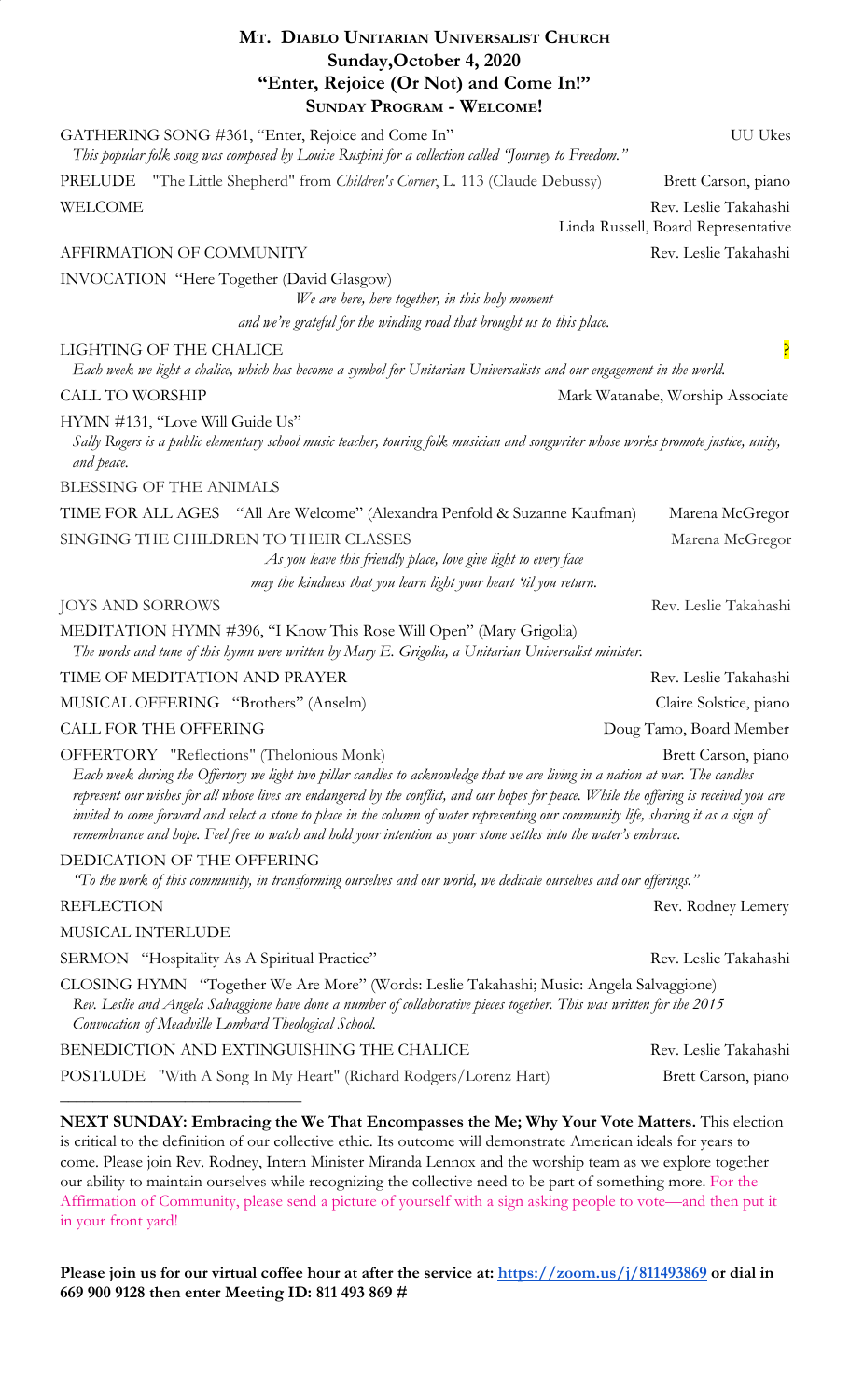**Thanks to our AV Tech staff, Colin Ketcham (who ran the presentation, video and audio clips), Liam Takahashi (video creation and editing) Troy Yochelson (Sanctuary cameras) and Mark Tuning (music recording, presentation creation, video and audio editing)**

**Please remember that we are trying to keep staff safe by using virtual giving. If you can, please consider using on-line donations or text to give:**

# **To Give or Pledge go to: <https://www.mduuc.org/give/>**

**Questions? Contact [jenm@mduuc.org](mailto:jenm@mduuc.org) for technical questions or [mariearce@mduuc.org](mailto:mariearce@mduuc.org) for financial questions.**

#### **2020-21 BOARD OF TRUSTEES MINISTERS AND STAFF**

Steve Hirsch, President Linda Russell, Vice President Ron Ahnen, Secretary Chris Carter, Treasurer Sharon Solstice, Board Member Michelle Paquette, Board Member Doug Tamo, Board Member Jaynese Davis, Board Member Neysa Matt, Board Member Davina Smith, Board Member [board@mduuc.org](mailto:board@mduuc.org)

Rev. Leslie Takahashi, Lead Minister / [leslie@mduuc.n](mailto:leslie@mduuc.org)et Rev. Dr. David Sammons, Minister Emeritus Rev. Rodney Lemery, Community Minister/rodney@mduuc.org Rev. Jim Lewis, Consulting Minister / [jimlewis@mduuc.org](mailto:jimlewis@mduuc.org) Miranda Lennox, Intern Minister / [intern@mduuc.org](mailto:intern@mduuc.org) Rev. Ranwa Hammamy CommunityMinister Rev. Meg Richardson, Community Minister Indigo Lewis, Director of Religious Education / [indigo@mduuc.org](mailto:indigo@mduuc.org) Marena McGregor, Assistant DLRE. / marena@mduuc.org Marie Arce, Church Administrator / mariearce@mduuc.org Jen Marsh Prink, Church Administrator / jenm@mduuc.org Mark Tuning, Music Director /musicdir@mduuc.org Tristan Thielman, Facilities Manager / facilitiesmgr@mduuc.org Brett Carson, Accompanist / brettcarson@mduuc.org

### **LIVING OUR VALUES**

At Mt. Diablo UU Church we strive to bring to life our Unitarian Universalist values as we seek truth and work for justice and bridge the divisions that wound the human family. This is a place to learn a little about what is happening in our world and find quick ways you can take action. If you have suggestions, email to [livingourvalues@mduuc.org](mailto:livingourvalues@mduuc.org).

### *RACIAL JUSTICE ACTIONS*

● Please consider demanding Louisville divest from LMPD, and invest in communities.

# **Sign the [Petition](https://act.colorofchange.org/sign/justiceforbre-breonna-taylor-officers-fired/?t=5&akid=46852%2E6017178%2EQiBElG)**

● Access to safe in-person voting options are critical for many Black voters with disabilities, but there's a national poll worker shortage. Most states allow people as young as 16 to staff polling places, and poll workers in most states are paid.

#### Can you help keep polling places open in Black [communities](https://www.powerthepolls.org/?source=colorofchange) by becoming a poll worker?

● The House passed the HEROES Act back in May, yet the Senate still hasn't done anything to protect our health, our economy, or our democracy from the impact of COVID-19.

#### [Demand](https://act.colorofchange.org/sign/Protect-Our-Democracy?t=9&akid=46808%2E6017178%2EL2EVoM) they take action now

Please consider joining nearly 3 million others in denouncing the KKK as a terrorist organization.

#### **Sign [Here](https://www.change.org/p/department-of-counterterrorism-change-kkk-status-into-terrorist-organization/sign?cs_tk=AmEqEXPzBUL4QGmtZF8AAXicyyvNyQEABF8BvPwpHuNpKZAptKWLXMpxIOY%3D&utm_campaign=cdb754aca17e42d2a9d843daa44e77b8&utm_content=initial_v0_1_1&utm_medium=email&utm_source=aa_sign_ask&utm_term=cs)**

Please consider telling Governor Newsom THANK YOU for his formal support on Schools and Communities First - Prop 15

#### [Thank](https://www.grassrootsactions.org/thankyougovnewsom) Him Here

Please consider joining almost 4000 others in pressuring Uber to offer free rides to disenfranchised voters to the polling place this November!

# **Sign [Here](https://www.change.org/p/uber-help-voters-get-to-the-polls-election-election2020?cs_tk=ApHQj_rRBUL4QLjmY18AAXicyyvNyQEABF8BvMD5CZvSRWcdvohPuvZs-GQ%3D&utm_campaign=51e200ff59514d808fe01b3c0302a0c1&utm_content=initial_v0_0_1&utm_medium=email&utm_source=aa_editorial&utm_term=cs)**

● Please consider signing a petition to ask the Christian Broadcasting Network to publicly apologize and discontinue the spread of misinformation against BLM and its leadership.

# **Sign [Here](https://actionnetwork.org/forms/2009_email_blm_robertson/?source=em20_200912_RobertsonPT&link_id=3&can_id=e575b01c6deb1de262ae6ac4e9aa579a&email_referrer=email_920419&email_subject=demand-a-public-apology-for-pat-robertsons-comments)**

#### *CLIMATE JUSTICE ACTIONS*

Sign the petition and tell Trump to stop the oil and gas drilling in the Arctic National Wildlife Refuge!

**Sign [Here](https://www.signherenow.org/petition/arctic-drilling/every-single-vote/?emci=b795e08d-8af4-ea11-99c3-00155d039e74&emdi=d6ea9a80-32f5-ea11-99c3-00155d039e74&ceid=9333354)**